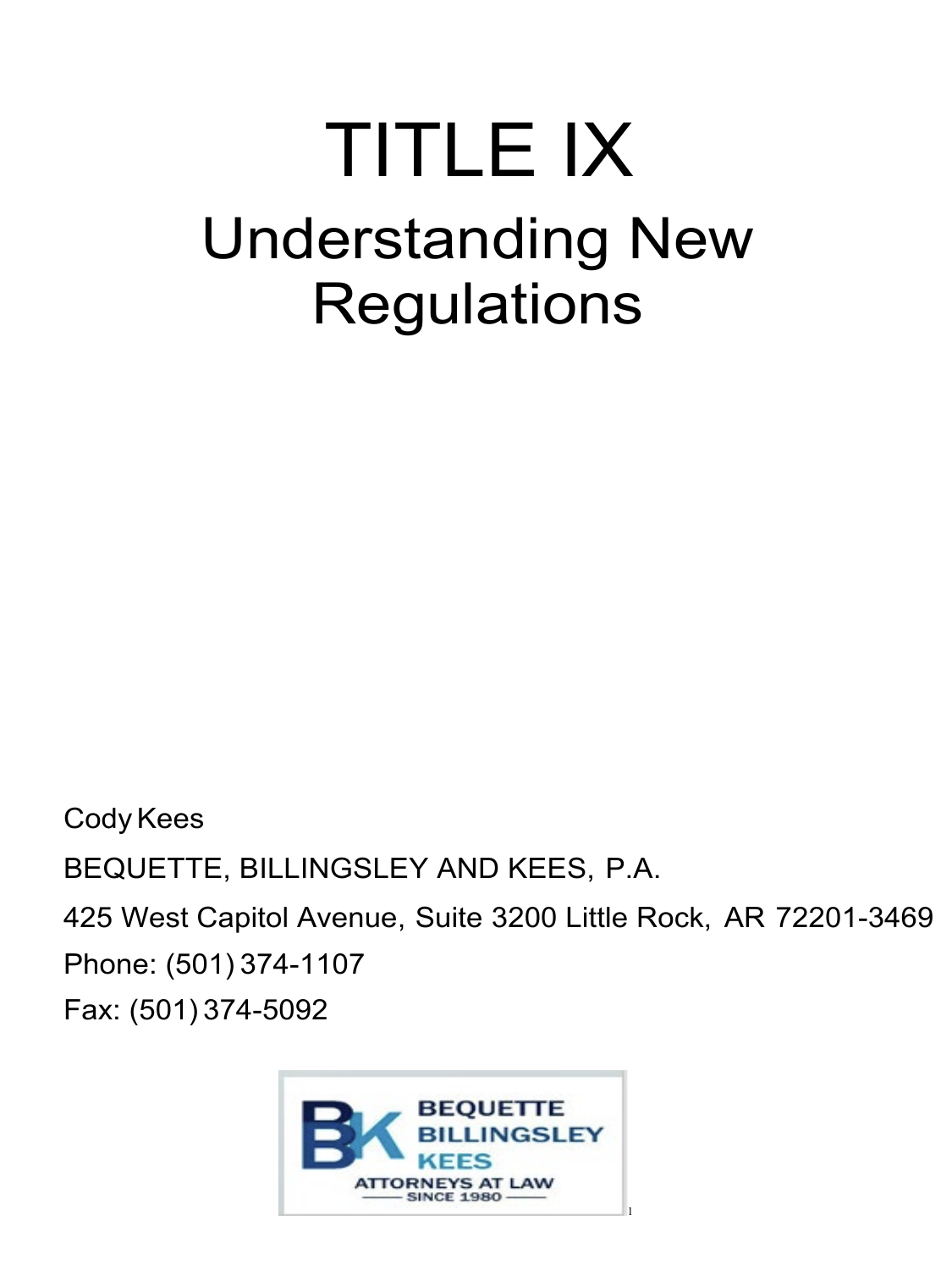### Title IX

No person in the United States shall, on the basis of sex, be excluded from participation in, be denied the benefits of, or be subject to discrimination under any educational program or activity receiving Federal financial assistance.

Title IX of the Education Amendments of 1972

#### Title IX- very brief history of sexual harassment

- 1975- Department of Ed promulgated rules to enact Title IX; Sexual Harassment was never a consideration
- 1997- DoEd included sexual harassment under Title IX
- 1998- SCOTUS rules an educational entity is liable for Title IX teacher-on-student harassment if it is "deliberately indifferent" to "actual notice" of discrimination *Gebser v. Lago Vista*
- 1999- SCOTUS rules peer-on-peer harassment is actionable under *Davis v. Monroe Bd. Of Ed.*
- 2001- DoEd included "interim measures" to help victims
- 2011 and 2014- Additional guidance on sexual harassment that caused general confusion
- 2017- DoEd guidance on sexual harassment was rescinded
- Title IX of the Education Amendments of 1972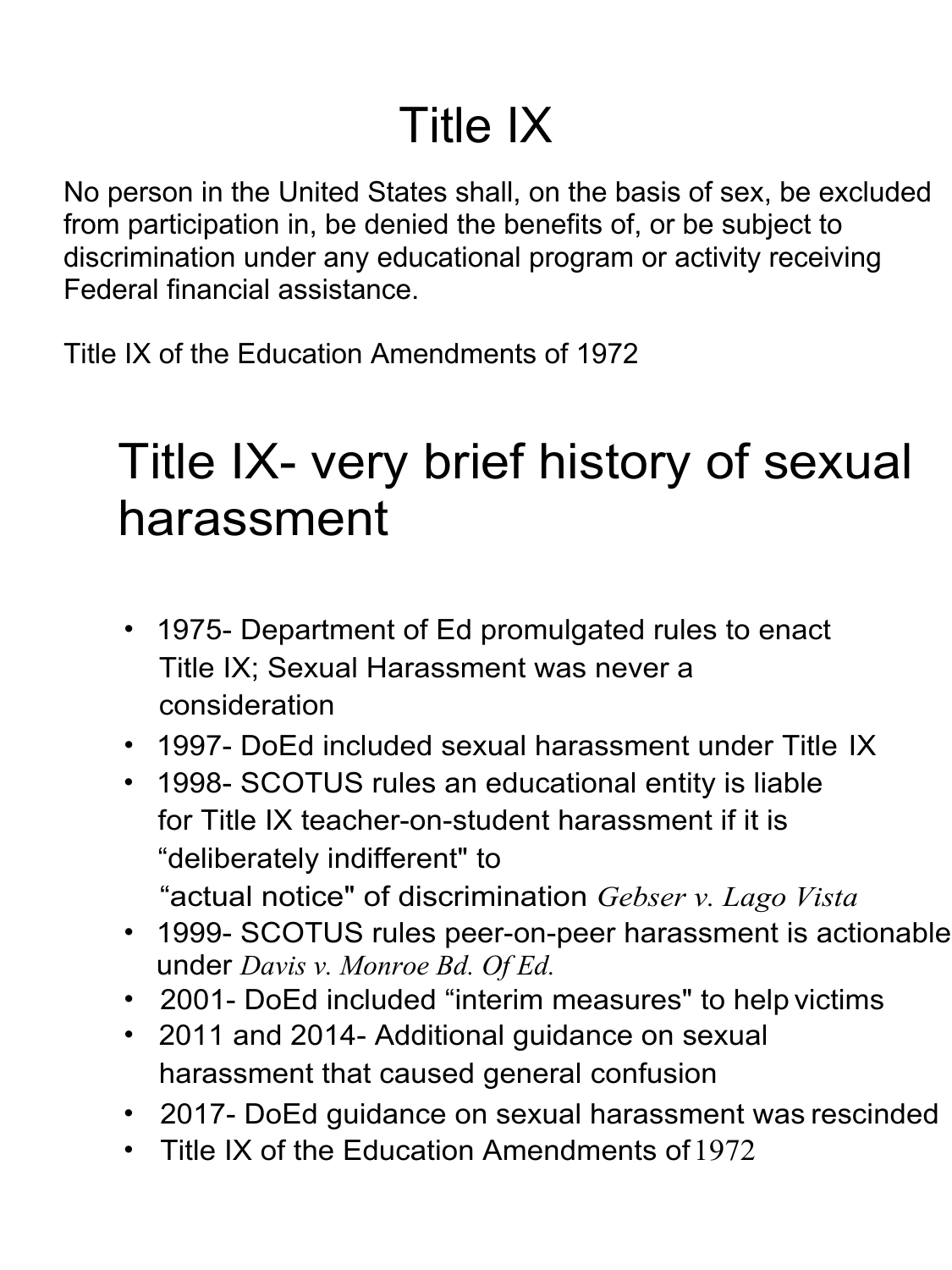#### **Title IX- 1972:**

#### **Before**

 $\sqrt{\ln 27}$ high school girls competing in sports prior to Title IX

female college athletes in 1972

the average number of women's teams offered per NCAA school in 1972

of law degrees earned by women in 1972

of medical degrees earned by women in 1972

#### After

high school girls competing today

female college athletes in 2011

The average number of teams per school in 2005

10

of law degrees earned by women in 2014

of medical degrees earned by women in 2014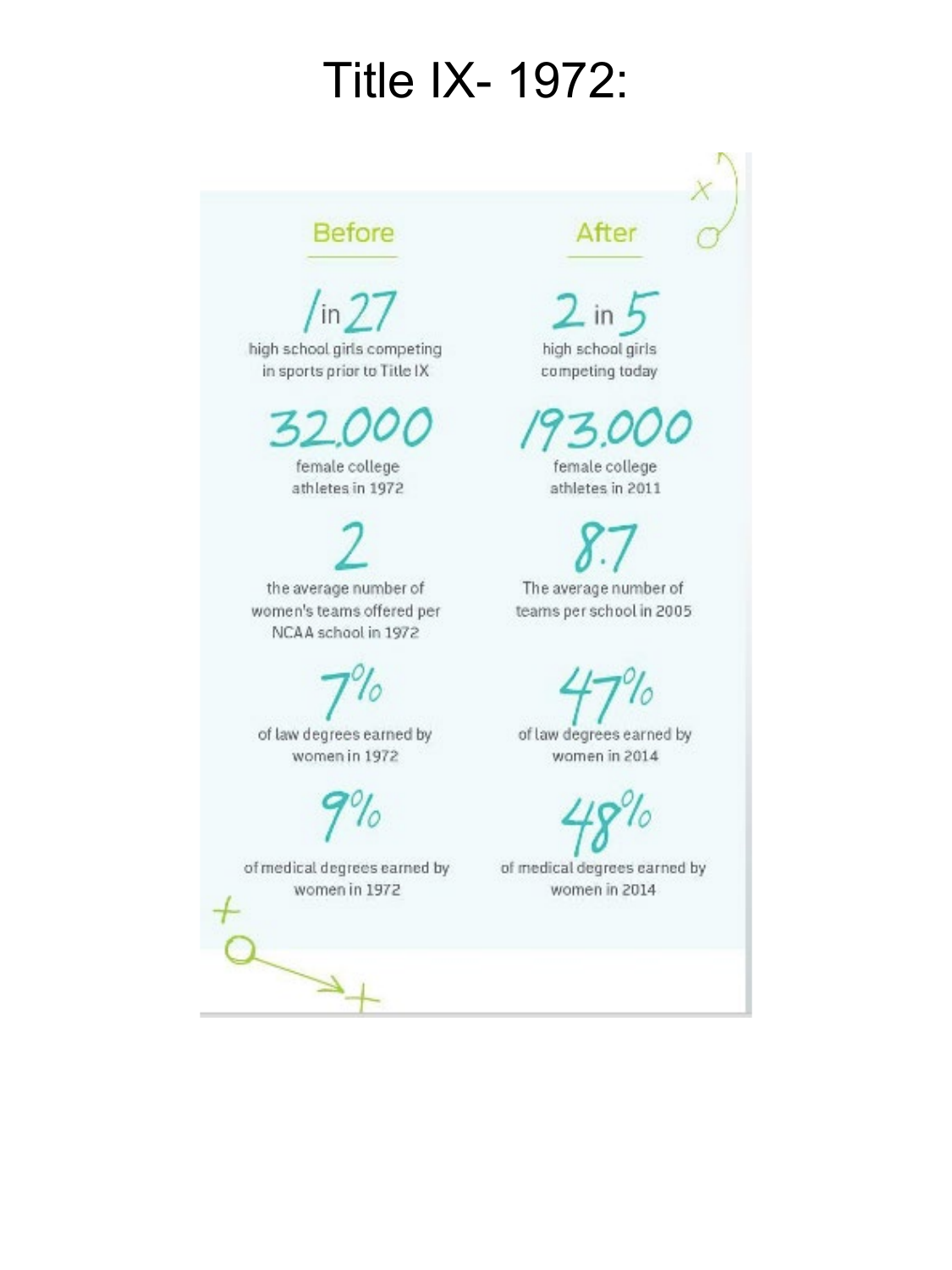### What's the fuss?

- New Regulations take place **August 14,2020**
- US Department of Education Guidance document is over 2,000 pages
- Much concern across the nation due to major changes to Title IX during a pandemic
- Significant changes to how Title IX is managed
- Extensive training requirements
- Multiple lawsuits filed across the nation to delay the start date for new regulations with NO success

### Examples of Sexual Misconduct

- Unwelcome sexual advances
- Sexual jokes, gossip regarding anot her's sex life, sexual orientation, or gender identity
- Leering, whistling, obscene gestures
- Sexual assault, violence, threats, stalking
- Insults or threats based on sex or gender
- Change of academic or employment responsibilities based on sex, gender identity or expression, or sexual orientation
- Quid pro quo: "This for that"

Not all reports need to lead to an investigation. If you are unsure or uneasy, report it.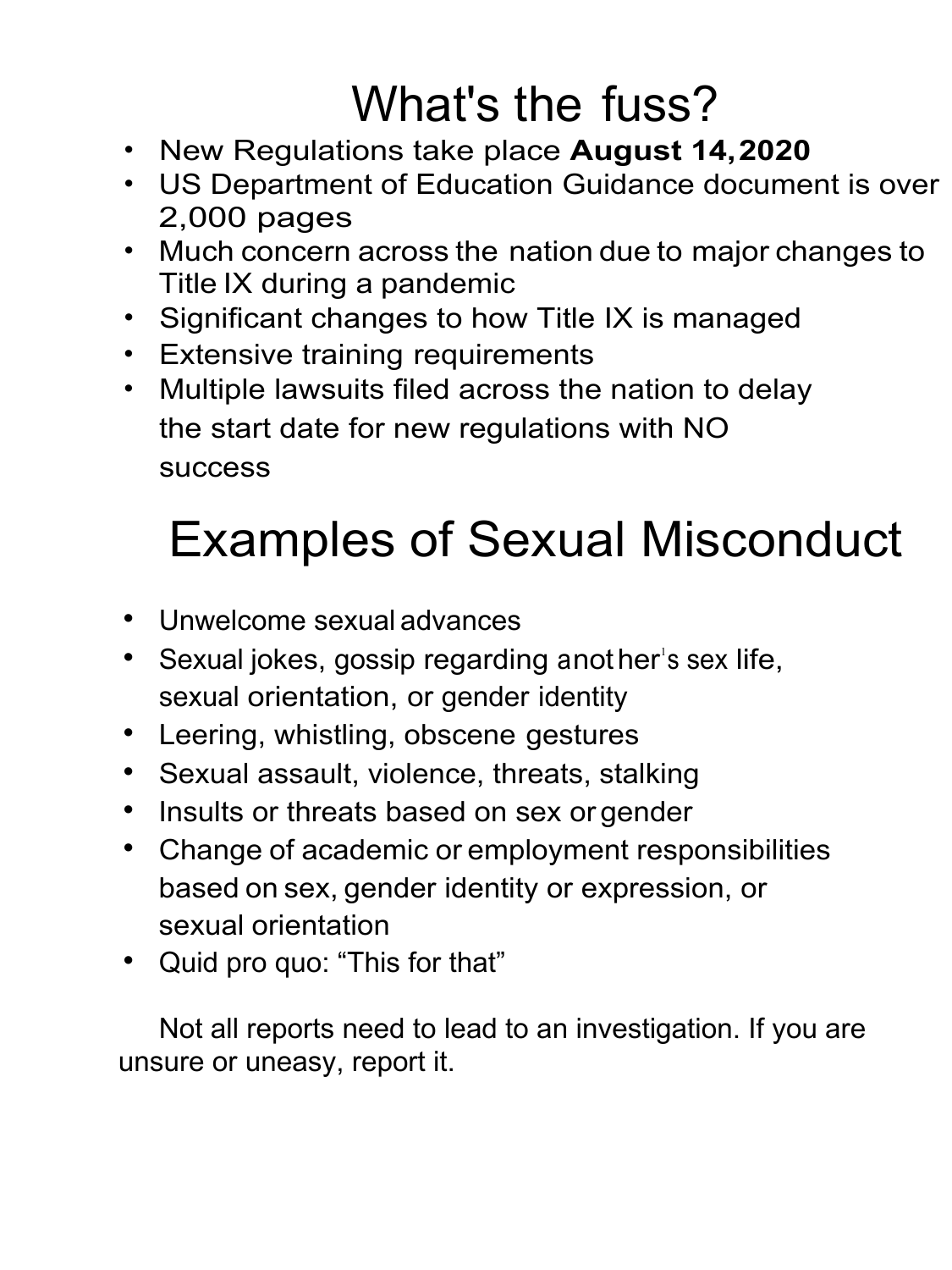#### Title IX vs. District Student Handbook

- Student conduct involving sexual discrimination automatically invokes Title IX and must be handled differently than other conduct matters
- Must involve your Title IX coordinator
- Must follow are Title IX procedures

Johnny the Bully- if he is bullying kids because of their funny hair, that can be handled under the bullying policy. If Johnny is targeting girls, because they are girls, then you need to bring in Title IX procedures.

#### New Definitions of Sexual Harassment

- **• Quid Pro Quo- A** school employee conditioning an educational benefit or service upon a person's participation in unwelcome sexualconduct
- **• Hostile School Environment-** Unwelcome conduct on the basis of sex that is so severe, pervasive, and objectively offensive that it effectively denies a person equal access to the school's education program or activity
- **• Sexual Assault**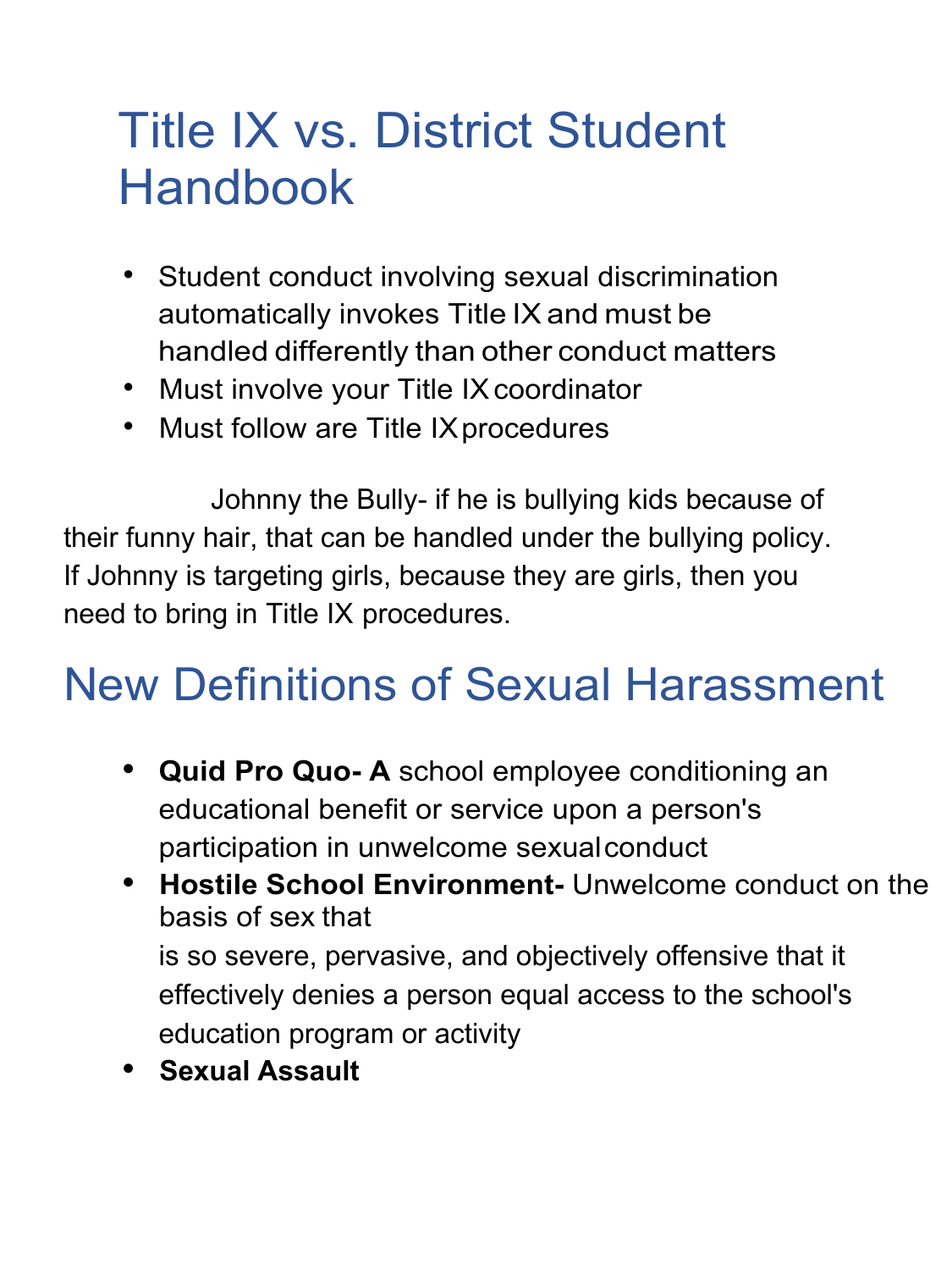#### Title IX Coordinator

- The regulations require you to appoint a "Title IX Coordinator"
	- The Coordinator must be on your website
		- Also include on website: Office address, email address and phone number
- Need to maintain records of training for the Coordinator
- Coordinator must receive annual training

#### Mandatory Reporting

- Now, all employees of the District have an obligation to report instancesof sexual harassment
- This is consistent with Arkansas child maltreatment reporting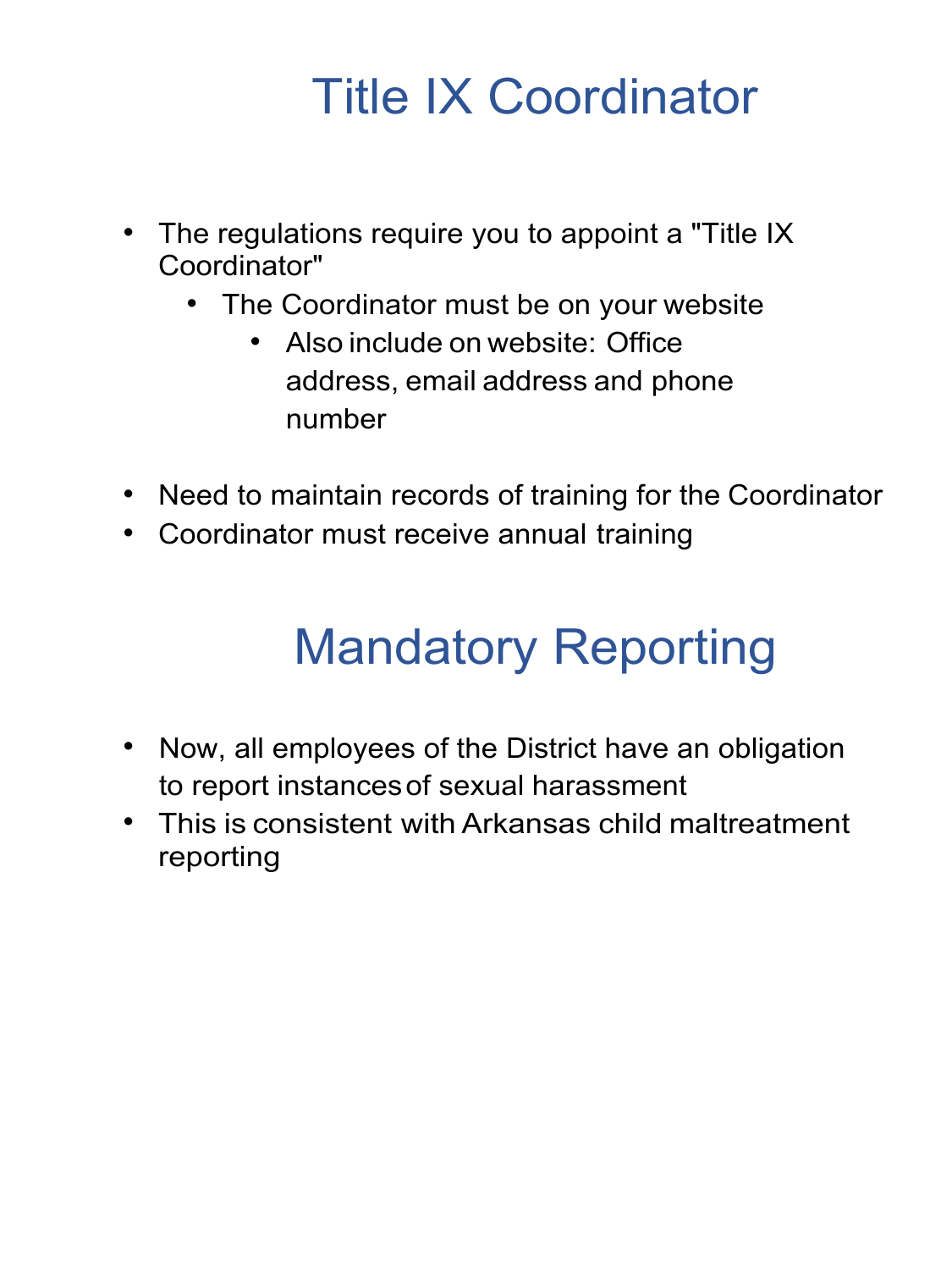## **Who is covered (jurisdiction)?**

- The complainant MUST be a current student or attempting to enroll (does not cover former employees)
- Covers any school event and any location where a school event was taking place (does not cover actions off campus and not school-

related)

- Includes remote/ virtual learning
- If the respondent is no longer enrolled the school *may* end its investigation
- The complaint may withdrawal the complaint and the school *may* end its investigation

## **Online Sexual Harassment**

- A student sexually harassing a student online while off campus is not covered under the new rules- no requirement to investigate under Title IX
- HOWEVER, if this activity finds its way back to campus then you have an obligation to investigate
- You can ALWAYS investigate the matter under your District policies, even if not required by TitleIX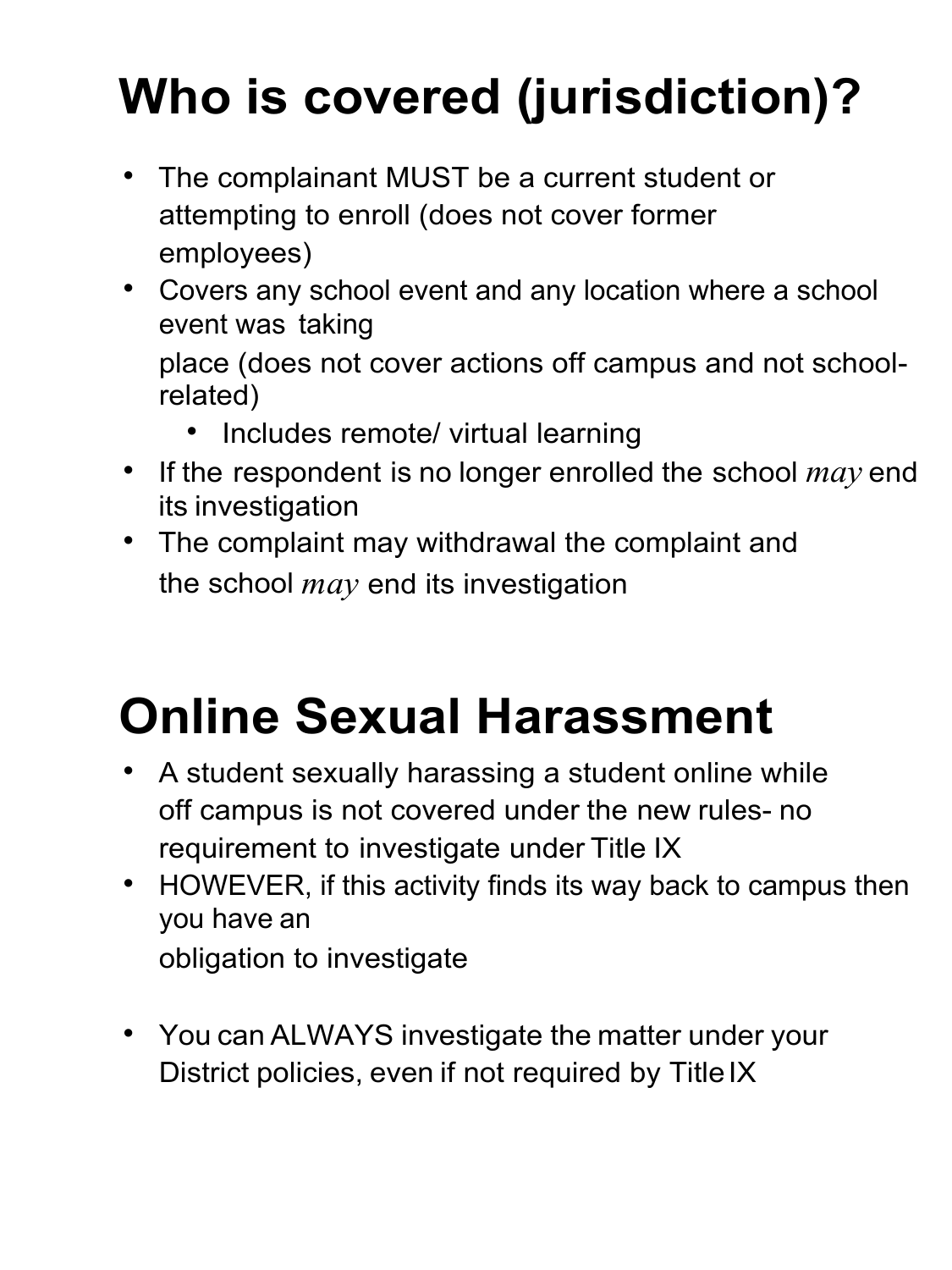### Formal Complaint

- School must investigate any complaint, which includes writing or verbal
	- If a student makes a verbal complaint, you can ask the student to write out the complaint
- The Title IX Coordinator may initiate thecomplaint
- If the complainant withdrawal a complaint, this must be respected and the investigation end under Title IX
	- HOWEVER, the Title IX coordinator can continue to investigate ifthe

complaint is severe and it makes sense to continue

- I.e., you have multiple complaints against the same student
- I.e., the complainant has withdrawn the complaint out of fear

### **Responsibility to Respond**

- School must respond to any complaint so it can prove it is not "deliberately indifferent" to a report of sexual harassment.
	- Cannot put your head in the sand
- Ideal Investigation
	- Witness statements
	- Follow-up
	- Notifying Parents (remember confidentiality)
	- Detailed notes by the investigator
	- Reviewing video footage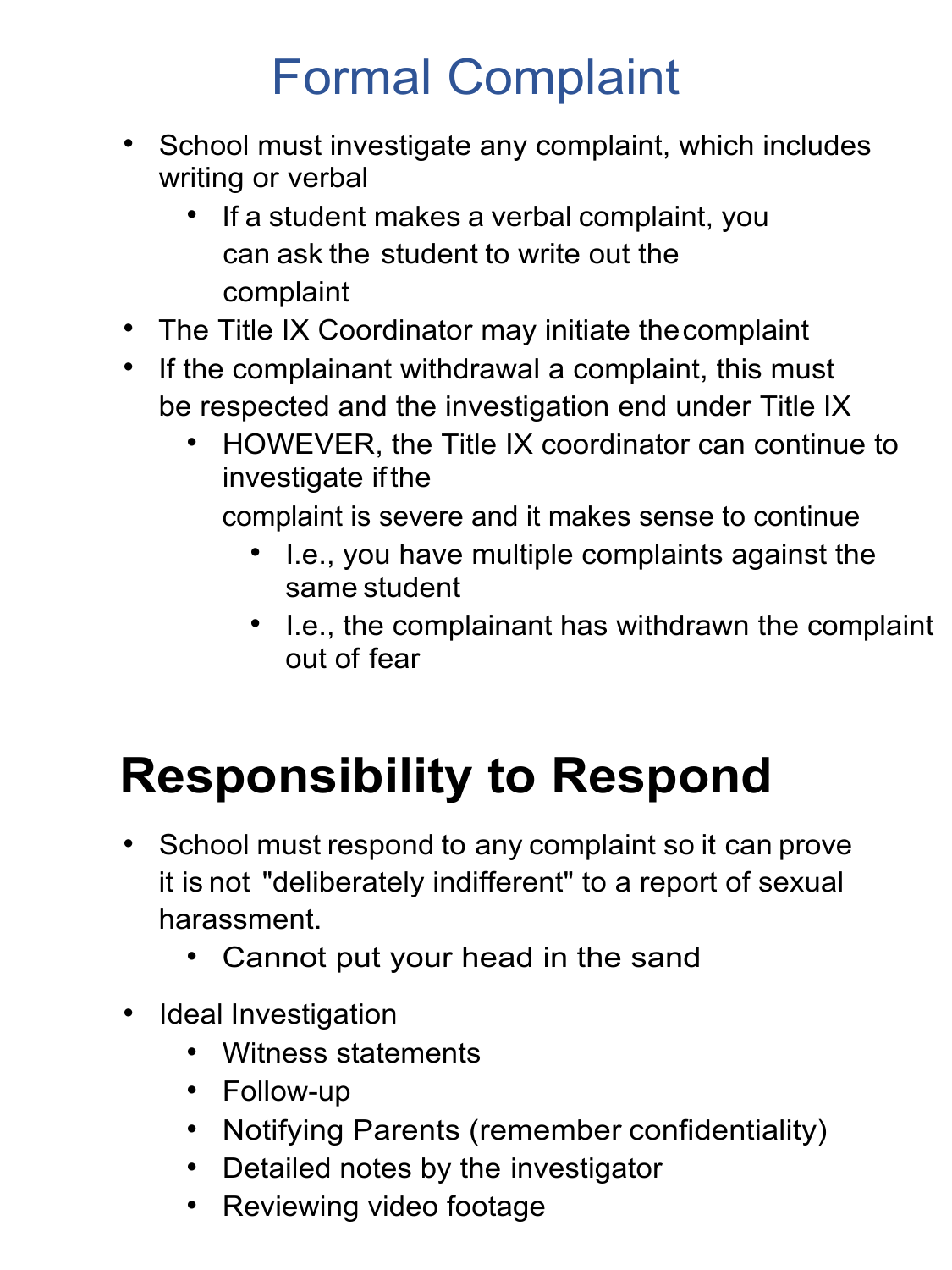#### Grievance Process

- This is the District investigative process and subsequent decision
- Emphasis on" fair, equitable and without bias" process
- Investigation
	- The District has the burden of gathering the evidence
- The investigator(s) cannot be the decision-makers
	- In Arkansas, only the superintendent can recommend expulsion of a student and only the board can expel, so having the principal handle the investigation is appropriate
- BOTH parties get all the evidence collected
- This may feel uncomfortable, but Title IX requires transparency and overrules FERPA concerns
	- Very tricky to navigate
	- Best Practice
		- Use initials when possible
		- Redact student witness names from final report, but witness NEVER get confidentiality
		- Provide adult witness names
		- Notify parents when their student is involved in a Title IX investigation (if under 18)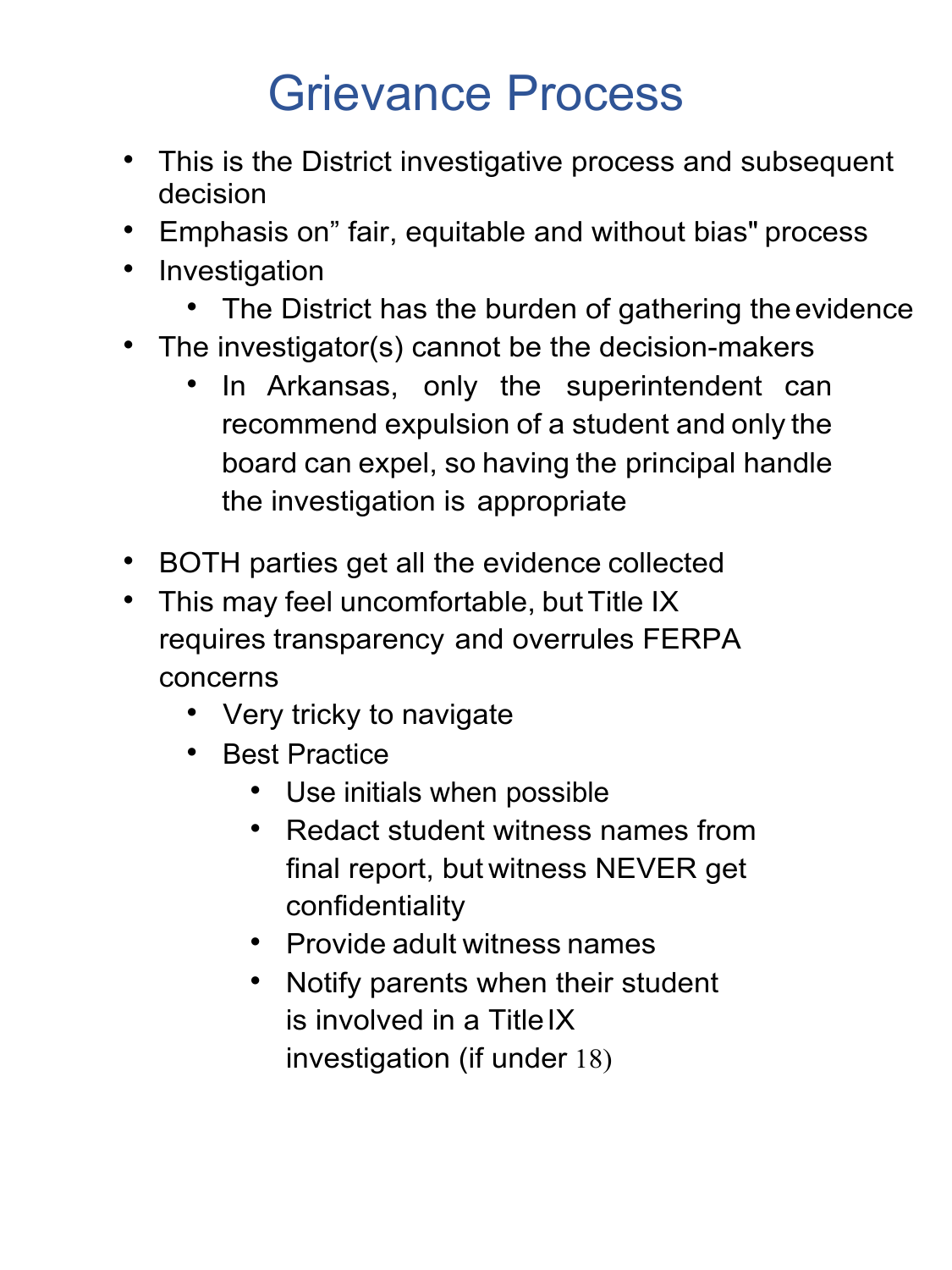#### Grievance Process

- Hearings for k-12 are not required (only colleges)
- A final report must be issued, and parties advised of their outcomes
	- Parties are the complainant and respondent/ accused and their parents
- No timeline for completing an investigation, but must be reasonable

### **Appeal Process**

Either party is allowed an appeal

- If Principal is the decider...then Superintendent could hear the appeal.
- If Superintendent is the decider...then Board can hear the appeal.

Appeals should be allowed for:

- Procedural irregularity
- Newly discovered evidence
- Investigator had a conflict of interest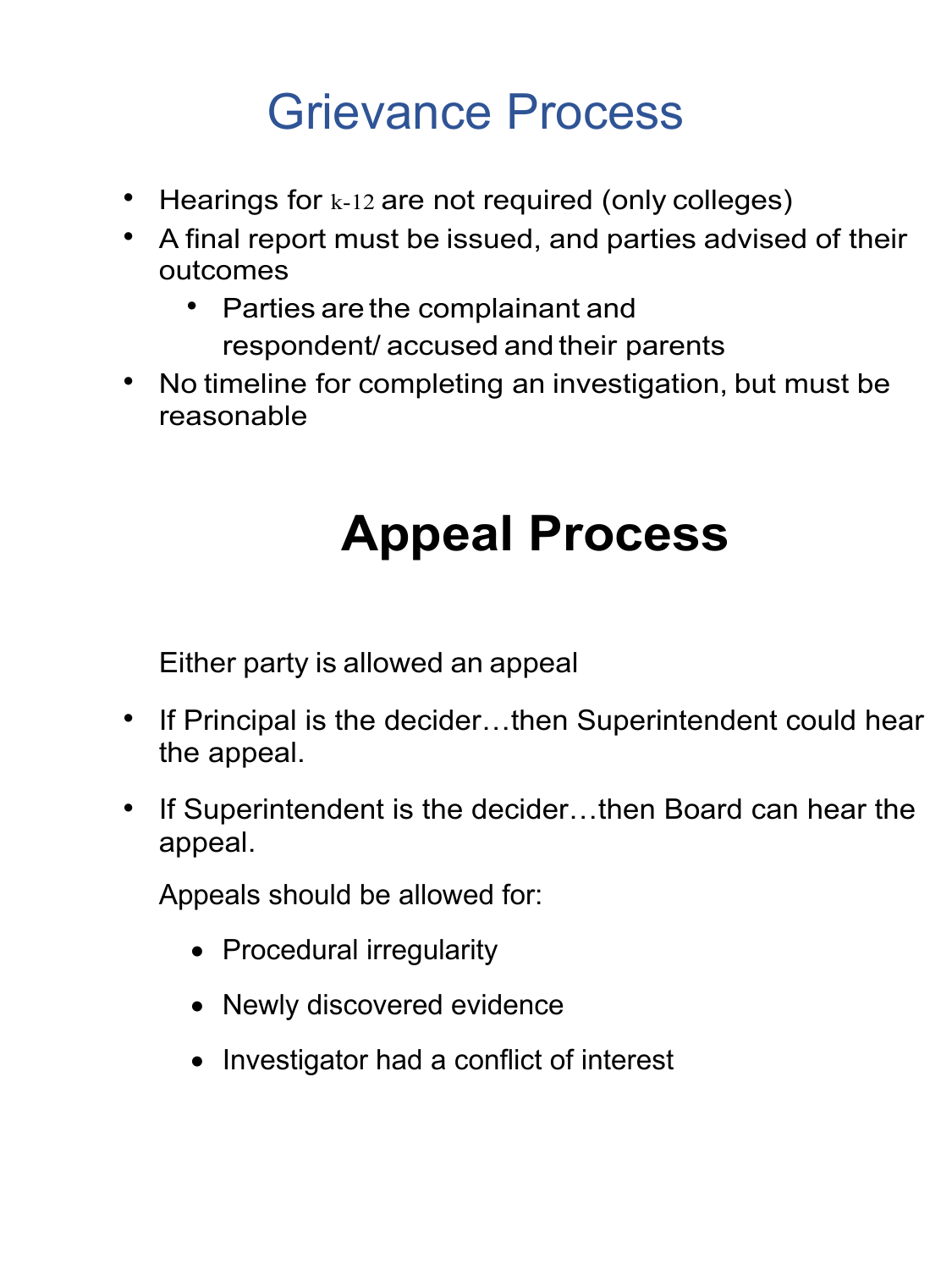#### Mandatory "Supportive Measures"

- Complainant MUST be provided supportive measures, despite the findings of your investigation
	- Move student(s) from classes (cannot be punitive)
	- Mental health support
	- Altered schedules for complainant
	- Safe room or safe spaces
- These supportive measures cannot be punitive to any student, complainant or respondent (while the investigation is ongoing)
- Respondent is considered ''innocent" during the investigation and therefore, measures cannot be disciplinary against him

### **Rape Shield**

- Not allowed to ask questions or seek evidence about prior sexual acts because they are deemed irrelevant
- UNLESS it is used to prove someone other than the respondent committed the offense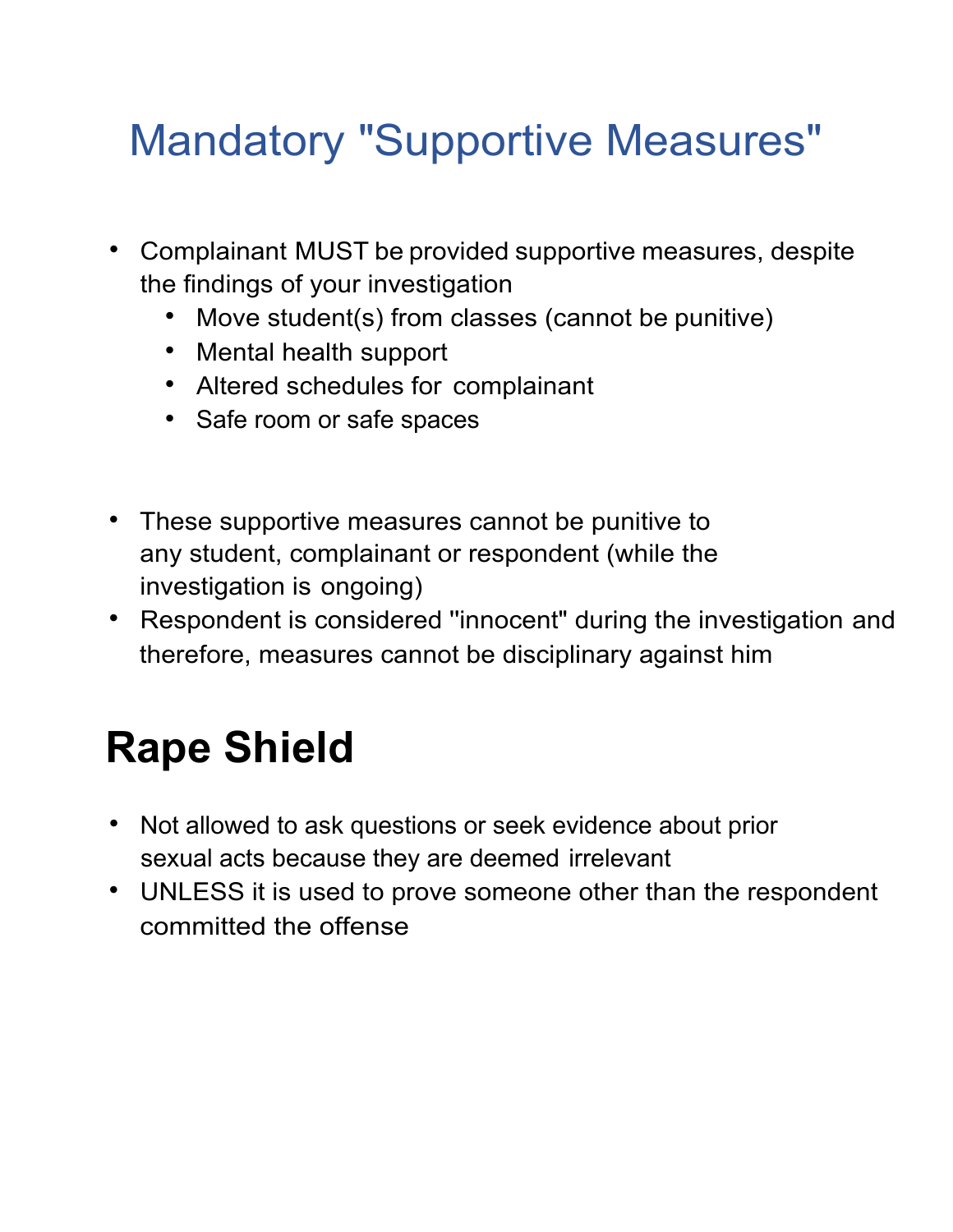#### Retaliation Prohibited

- All parties, including the witnesses are protected
- New language that says a party can exercise free speech by talking about the investigation, which runs contrary to common practice
	- K-12- there is always a strong emphasis on confidentiality, so be cautious here

## **Training Required**

- All Title IX Coordinators must havetraining over:
	- Anti-bias training
	- Avoiding stereotypes
	- Reporting requirement for all employees
- Child Maltreatment reporting requirements is necessary every year for all staff

Jane Doe and John Doe